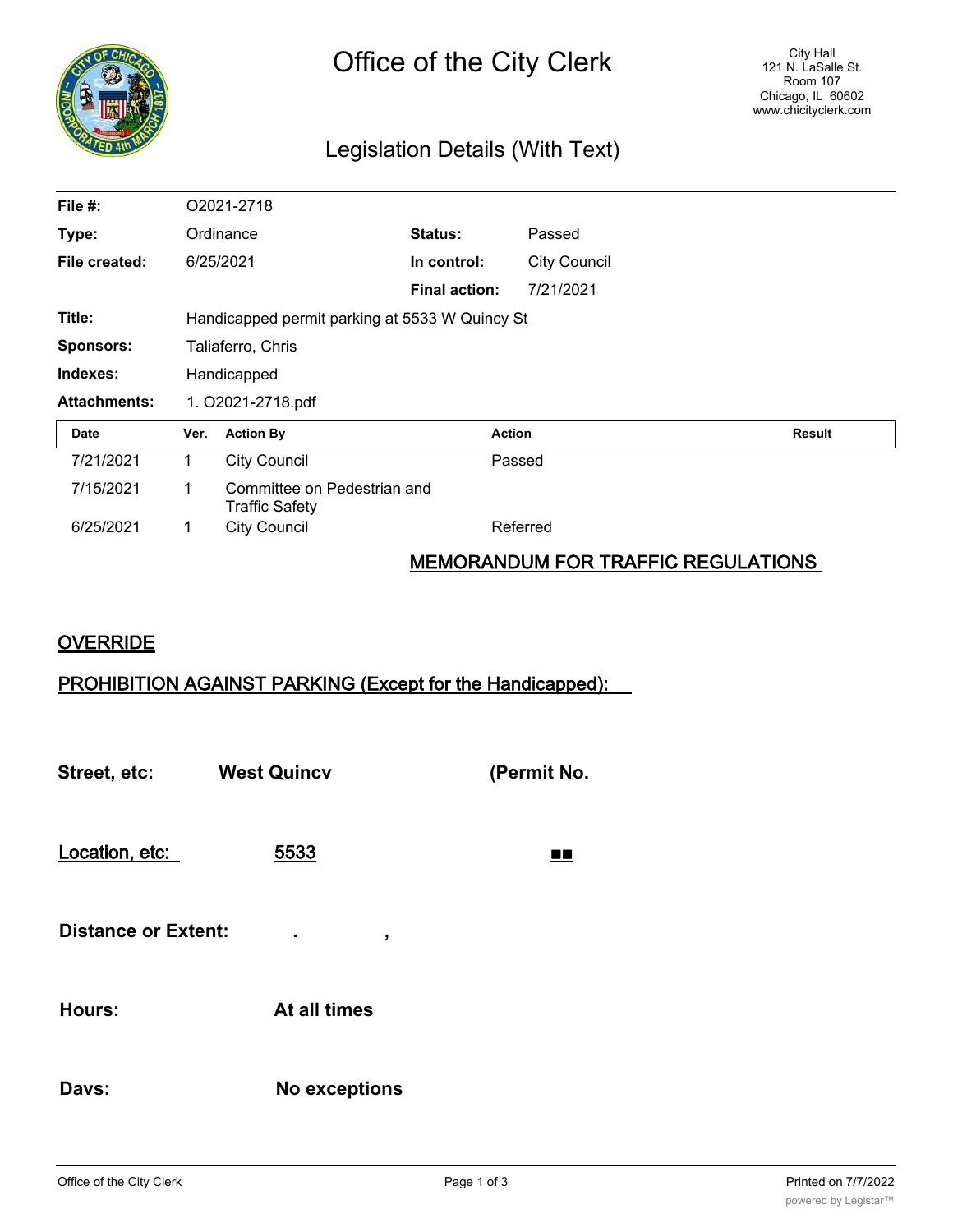### **CHRISTOPHER TALlAFfeRRO Alderman, 29th Ward**

CiTY OF CHICAGO DEPARTMENT OF

FINANCE

March 29, 2021

ALDERMAN CHRISTOPHER TALIAFERRO WARD 29 6272 W NORTH AVE CHICAGO, IL 60639

Dear ALDERMAN TALIAFERRO:

The Department of Finance received a request for disabled parking signs to be posted in your ward. The application has been reviewed and a survey of the location has been conducted . The Department cannot recommend the application.

Provided is the name and address of the applicant; the proposed location of the signs, and the Department's reason for not recommending the application.

Applicant's Name; STELLA C PALMER

Applicant's Address: 5533 W QUINCY

Reason Not-Recommended: ALTERNATIVE ACCESSIBLE PARKING 4 DISABLED SIGNS POSTED ON THE BLOCK AT GARAGE

Appeals must be filed within ten (10) days. Appeal requests must be made in writing and state reasons to support a request for a review. Appeals may be directed to the Mayor's Office for People with Disabilities